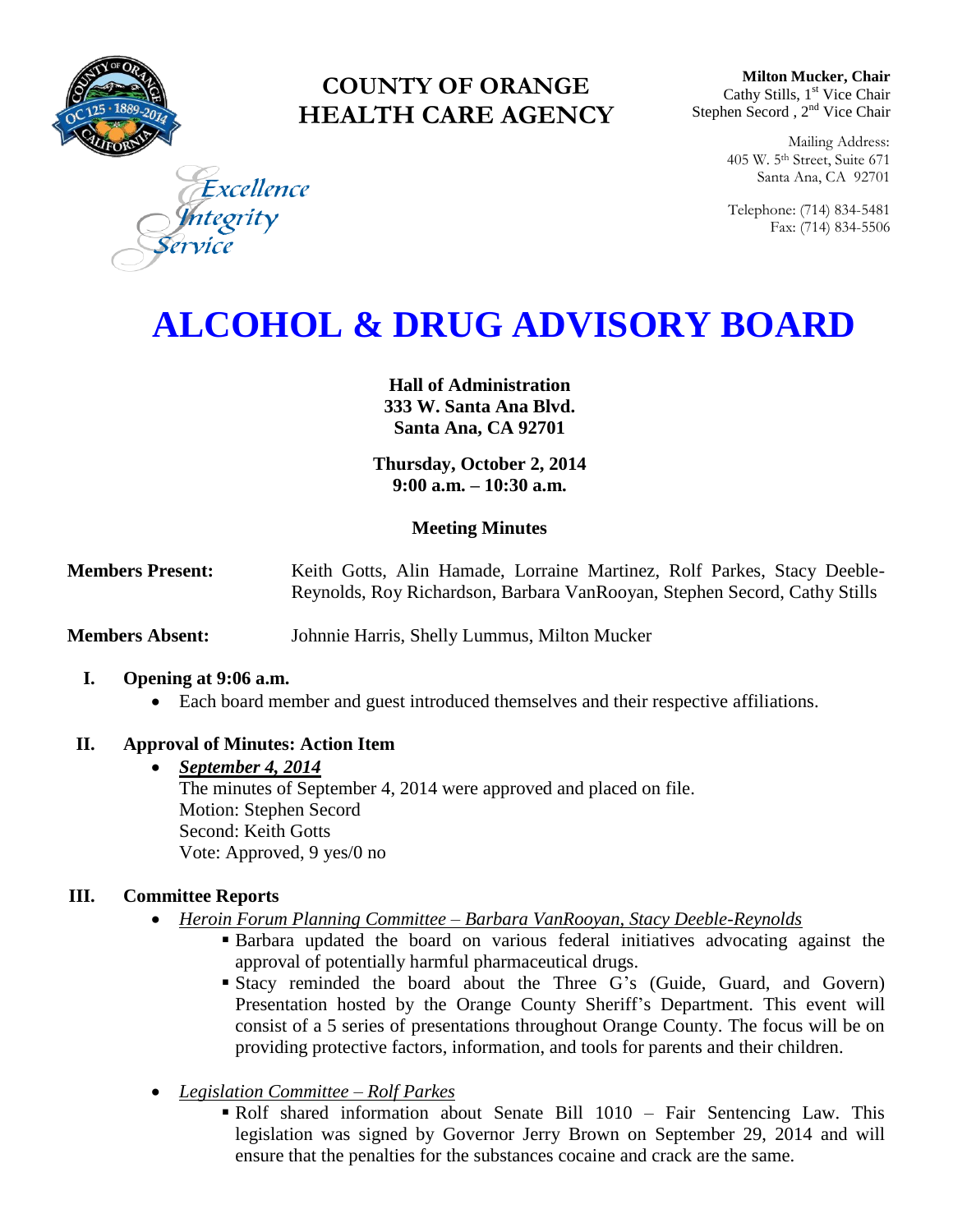Alcohol & Drug Advisory Board Meeting Minutes October 2, 2014 Page 2

- *Mental Health Board – Stephen Secord*
	- Stephen updated the board on the National Alliance of Mental Illness (NAMI) Orange County's Annual Walk. Over 2,000 individuals participated in the walk with over 100 teams. Stephen also reminded the board about the upcoming Mental Health Board (MHB) Community Meeting – Assisted Outpatient Treatment (AOT) Program Training. The meeting will be on Tuesday, October 14, 2014, 6:00 p.m., at the Delhi Center in Santa Ana. The referral number for the new AOT Program is 855-HCA-1421 or 855-422-1421.
- *Provider Meeting – Cathy Stills* 
	- Cathy updated the board on information shared at the last Provider Meeting. There are 10 additional beds for residential treatment using Tobacco Settlement Revenue (TSR) funding. Also, the county is revising their practice on treatment planning. Going forward, the goal of the treatment plan will be individualized. Emphasis will be on the clients meeting their goals according to their treatment plan instead of the time frame they spend in treatment. Further, emphasis will also be given to assist clients on getting MediCal coverage.
- *Proposition 36 – Keith Gotts*
	- The department is continuing to monitor the outcome of Proposition 47. The outcome of this legislation will directly affect the outcome of drug offenses in the criminal justice system. Also, this legislation will affect the program process under Proposition 36.

#### **IV. Old Business**

- Tabled to November
- **V. New Business**
	- $\bullet$  N/A

# **VI. Behavioral Health Services (BHS) Update: Brett O'Brien and Annette Mugrditchian**

#### **Annette Mugrditchian**

Annette shared information about the upcoming Treatment Plan Training. The training will be on November 5 – 6, 2014, in Santa Ana. Also, in terms of the TSR funding, 2 of the 10 additional beds will be dedicated for mental health clients. Particularly, those clients who possibly meet 5150 criteria, however also need to detox. Finally, Annette updated the board on the county's new Assisted Outpatient Treatment (AOT) Program. The program started on October 1, 2014 and has very specific referral requirements. The AOT Referral number is 855-HCA-1421 or 855-422- 1421.

• Brett O'Brien

Brett shared information about the 2014 Outcomes and Demographics Report which will be published in the coming months. Highlights from the report include the following statistics. Of all the clients receiving substance abuse services, 44% are for methamphetamine treatment and 20 % are for heroin treatment. Also, Brett shared that overall there has been good results as a result of treatment services provided in Orange County.